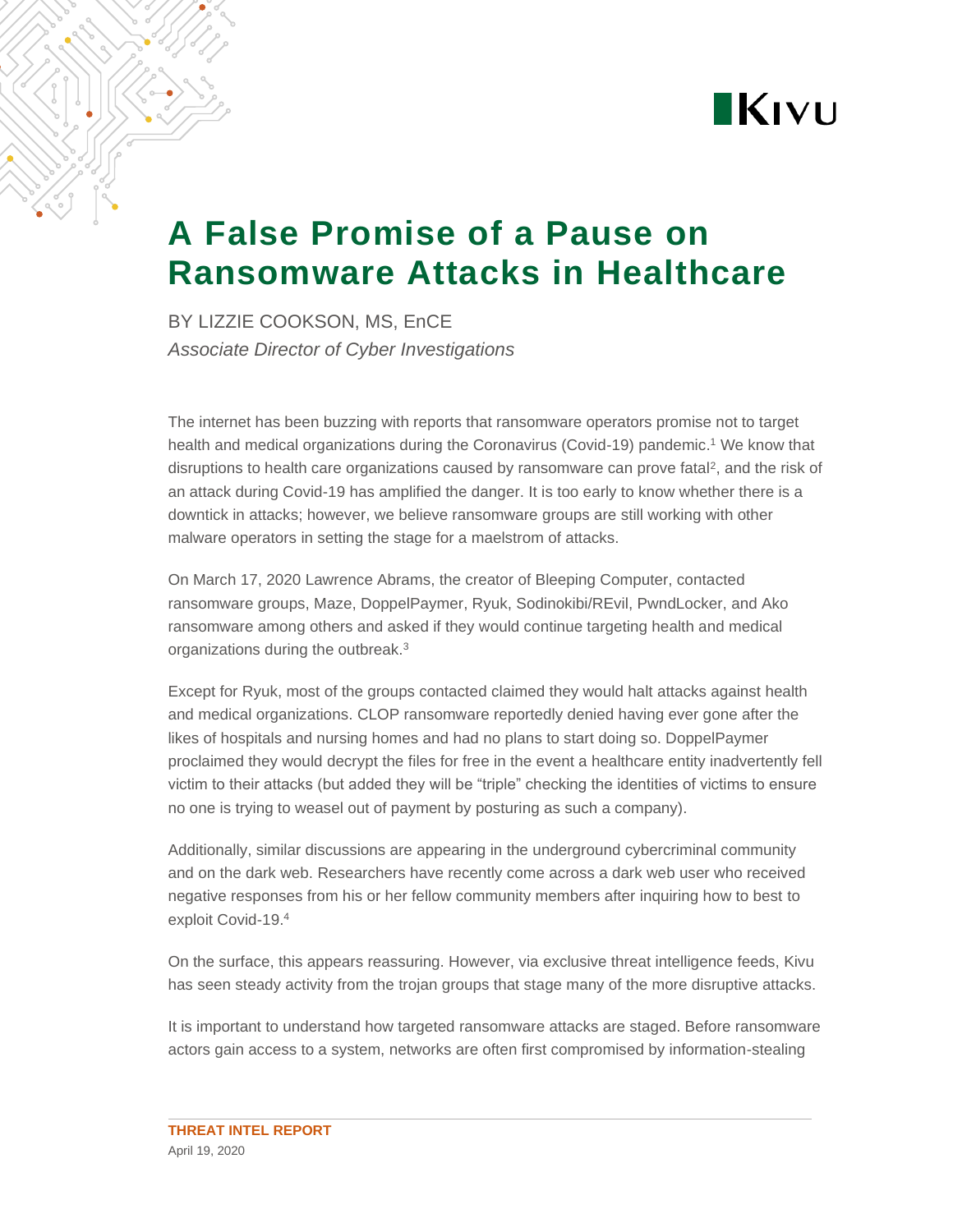

trojans, masquerading as legitimate software. These trojans are typically delivered via phishing campaigns, either through a link in the body of an email or as a weaponized attachment. Once triggered, these trojans perform multiple functions related to network reconnaissance and report the metrics they collect back to the hackers' Command and Control (C&C) servers.

Once access is established, the ransomware groups can acquire the credentials to launch an attack. From the list of thousands of compromised networks, those perceived as high value are then put on a short list to be targeted for ransomware. It is extremely important to note, however, that there is no definitive or consistent timeline between when the trojan infection is introduced and when the ransomware attack begins. In Kivu's experience, the period of dormancy between trojan and ransomware can be as long as 12 months, as short as 24 hours, or anything in between. The human-operated nature of big game ransomware allows the bad actors to decide precisely when they wish to detonate the attack.

While ransomware groups may claim to adhere to a moral code in avoiding attacks on the healthcare sector during this time, that does not extend or have bearing on the intentions or actions of their malware partners. We believe it is likely that pre-attack trojan infections will persist at their usual rate among healthcare and all industries alike, and ransomware operators will either (a) attack at will, like some continue to  $d\sigma^5$ , or (b) patiently sit on their treasure chest of kingdom keys that continue to be harvested until the global effects of the pandemic begin to subside and scrutiny on healthcare attacks starts to diminish. Even ransomware groups value good press and will take the opportunity to perpetuate the illusion that they are amongst the honorable contingent of thieves.

It is crucial to understand that if your organization is not suffering an active extortion attack, there is still every possibility that the groundwork is quietly being laid for a future ambush.

Unlike some malicious files that have static signatures and run from a single location, trojans like Emotet and Trickbot are polymorphic in nature. Each new copy of the trojan is not only designed to have a new signature, but to download under a different filename, and live in multiple unique directories. Signature-based detection only recognizes a malicious file if that file's signature has previously been reported as harmful. Emotet and Trickbot churn out unique signatures nearly every time they replicate, making it effectively impossible for traditional antivirus to keep up with each iteration. The only solution that can combat this kind of threat is detection based on behavior and heuristics, which can detect, isolate, and kill files that are behaving abnormally, even if they have an unknown signature. There are many endpoint monitoring solutions available that use behavior-based detection to thwart trojan infections.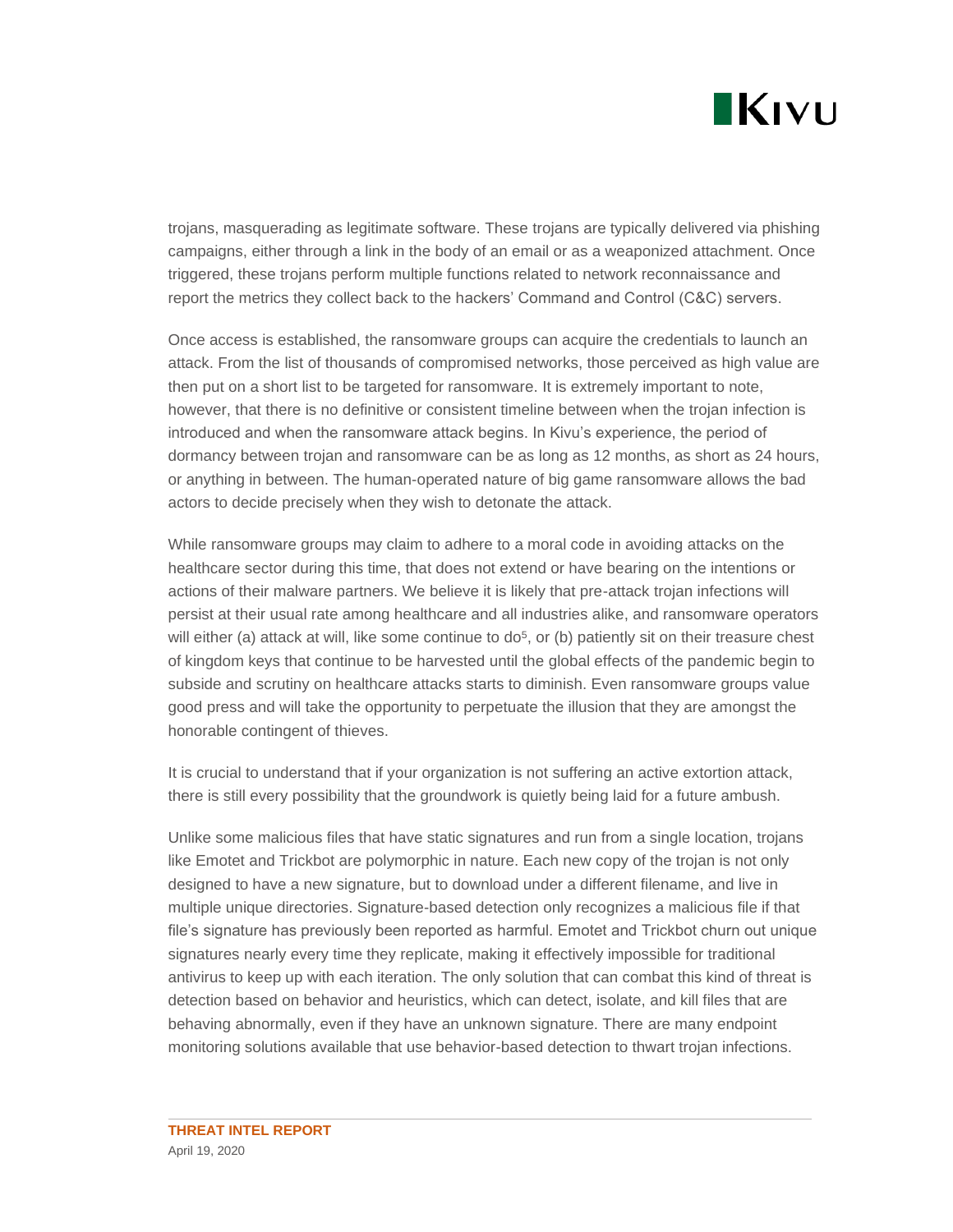

Aside from deploying a robust endpoint monitoring and detection (EDR) agent, other methods that can identify the presence of a trojan infection include:

- Reviewing antivirus logs for Emotet, Trickbot or other trojan alerts in the last 30 days (or longer, depending on your retention policy).
- Reviewing PowerShell logs for suspicious and/or encoded activity.
- Checking the **%appdata\local\temp%** and **%appdata\roaming%** directories for suspicious files and folders you do not recognize.
- Checking for scheduled tasks you do not recognize. Some trojans will automatically create tasks upon execution to maintain persistence.
- Asking employees if they recently clicked on any **links** or **attachments** in emails pertaining to invoices, payroll, receipts, or Covid-19 related guidance.
- Reviewing traffic logs for anything communicating over port 445, 447, or 449 (these ports aren't inherently malicious, but they are favored by trojans).

<sup>1</sup> [https://securityboulevard.com/2020/03/maze-other-ransomware-groups-say-they-wont-attack-hospitals](https://securityboulevard.com/2020/03/maze-other-ransomware-groups-say-they-wont-attack-hospitals-during-covid-19-outbreak-but-how-trustworthy-is-their-word/)[during-covid-19-outbreak-but-how-trustworthy-is-their-word/](https://securityboulevard.com/2020/03/maze-other-ransomware-groups-say-they-wont-attack-hospitals-during-covid-19-outbreak-but-how-trustworthy-is-their-word/)

<sup>2</sup> [https://www.pbs.org/newshour/science/ransomware-and-other-data-breaches-linked-to-uptick-in-fatal](https://www.pbs.org/newshour/science/ransomware-and-other-data-breaches-linked-to-uptick-in-fatal-heart-attacks)[heart-attacks](https://www.pbs.org/newshour/science/ransomware-and-other-data-breaches-linked-to-uptick-in-fatal-heart-attacks)

<sup>3</sup> [https://www.bleepingcomputer.com/news/security/ransomware-gangs-to-stop-attacking-health-orgs](https://www.bleepingcomputer.com/news/security/ransomware-gangs-to-stop-attacking-health-orgs-during-pandemic/)[during-pandemic/](https://www.bleepingcomputer.com/news/security/ransomware-gangs-to-stop-attacking-health-orgs-during-pandemic/)

<sup>4</sup> <https://www.digitalshadows.com/>

<sup>5</sup> [https://www.forbes.com/sites/daveywinder/2020/03/23/covid-19-vaccine-test-center-hit-by-cyber-attack](https://www.forbes.com/sites/daveywinder/2020/03/23/covid-19-vaccine-test-center-hit-by-cyber-attack-stolen-data-posted-online/#42efaffa18e5)[stolen-data-posted-online/#42efaffa18e5](https://www.forbes.com/sites/daveywinder/2020/03/23/covid-19-vaccine-test-center-hit-by-cyber-attack-stolen-data-posted-online/#42efaffa18e5)